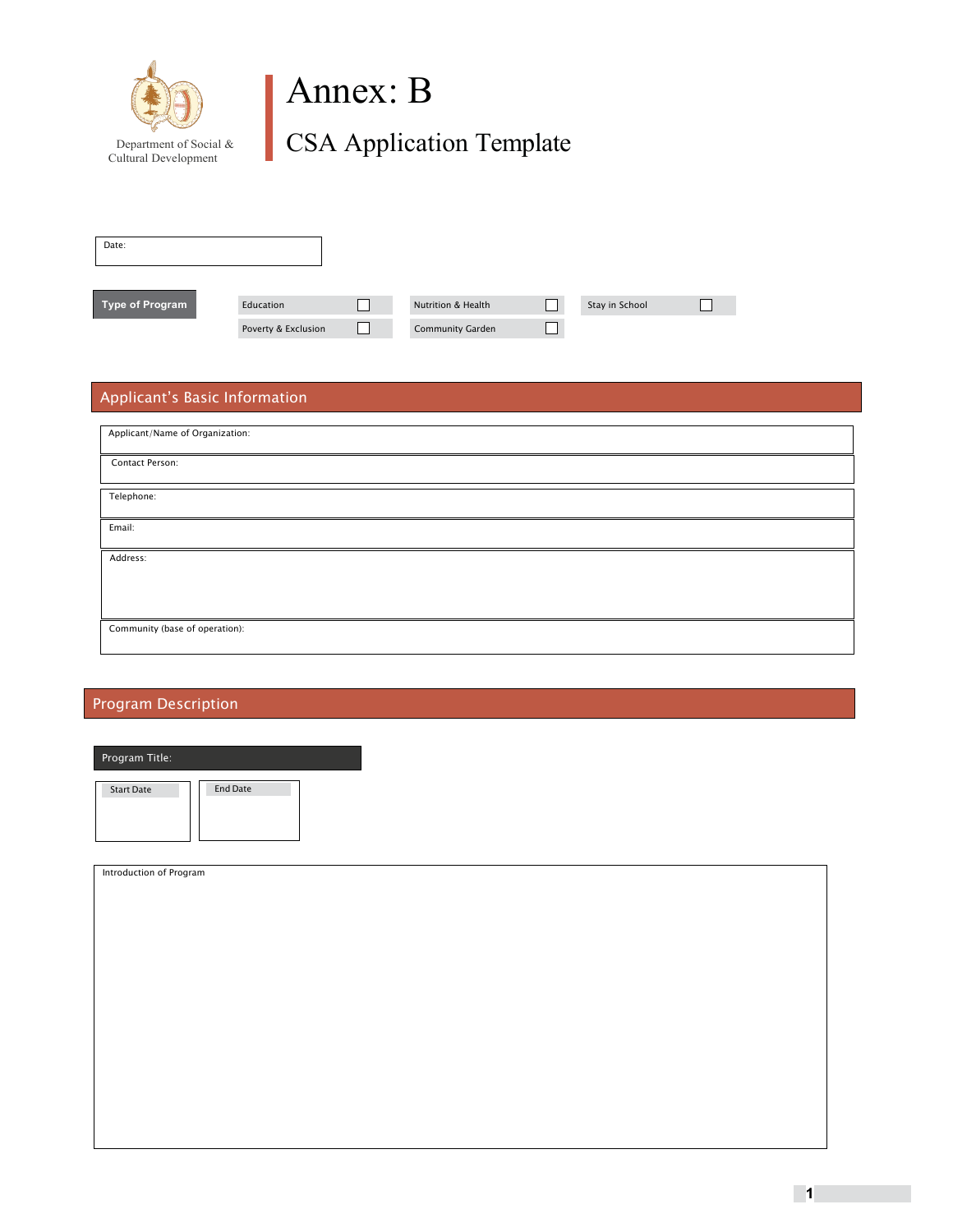

# Department of Social & CSA Application Template

|              | Purposes, Objectives and Results                                                                                                                                |
|--------------|-----------------------------------------------------------------------------------------------------------------------------------------------------------------|
| a)           | Please provide a brief summary of the project. This should include information/context on the needs, i.e., the existing problem(s) the project aims to address. |
|              |                                                                                                                                                                 |
|              |                                                                                                                                                                 |
|              |                                                                                                                                                                 |
|              |                                                                                                                                                                 |
|              |                                                                                                                                                                 |
|              |                                                                                                                                                                 |
|              |                                                                                                                                                                 |
|              |                                                                                                                                                                 |
|              |                                                                                                                                                                 |
|              |                                                                                                                                                                 |
|              |                                                                                                                                                                 |
|              |                                                                                                                                                                 |
|              |                                                                                                                                                                 |
|              |                                                                                                                                                                 |
|              |                                                                                                                                                                 |
|              |                                                                                                                                                                 |
| b)           | What is the target audience and selection process for participants/individuals who will be impacted by this                                                     |
| $\mathsf{C}$ | project?                                                                                                                                                        |
|              |                                                                                                                                                                 |
|              |                                                                                                                                                                 |
|              |                                                                                                                                                                 |
|              |                                                                                                                                                                 |
|              |                                                                                                                                                                 |
|              |                                                                                                                                                                 |
|              |                                                                                                                                                                 |
|              |                                                                                                                                                                 |
|              |                                                                                                                                                                 |
|              |                                                                                                                                                                 |
|              |                                                                                                                                                                 |
|              |                                                                                                                                                                 |
|              |                                                                                                                                                                 |
|              |                                                                                                                                                                 |
|              |                                                                                                                                                                 |
|              |                                                                                                                                                                 |
|              |                                                                                                                                                                 |
|              |                                                                                                                                                                 |
|              |                                                                                                                                                                 |

#### Alliance

| Partner                  | Role | Financial | In Kind |
|--------------------------|------|-----------|---------|
| Cree Solidarity Alliance |      | \$        |         |
|                          |      | \$        |         |
|                          |      | \$        |         |
|                          |      | S         |         |
|                          |      | \$        |         |
|                          |      | \$        |         |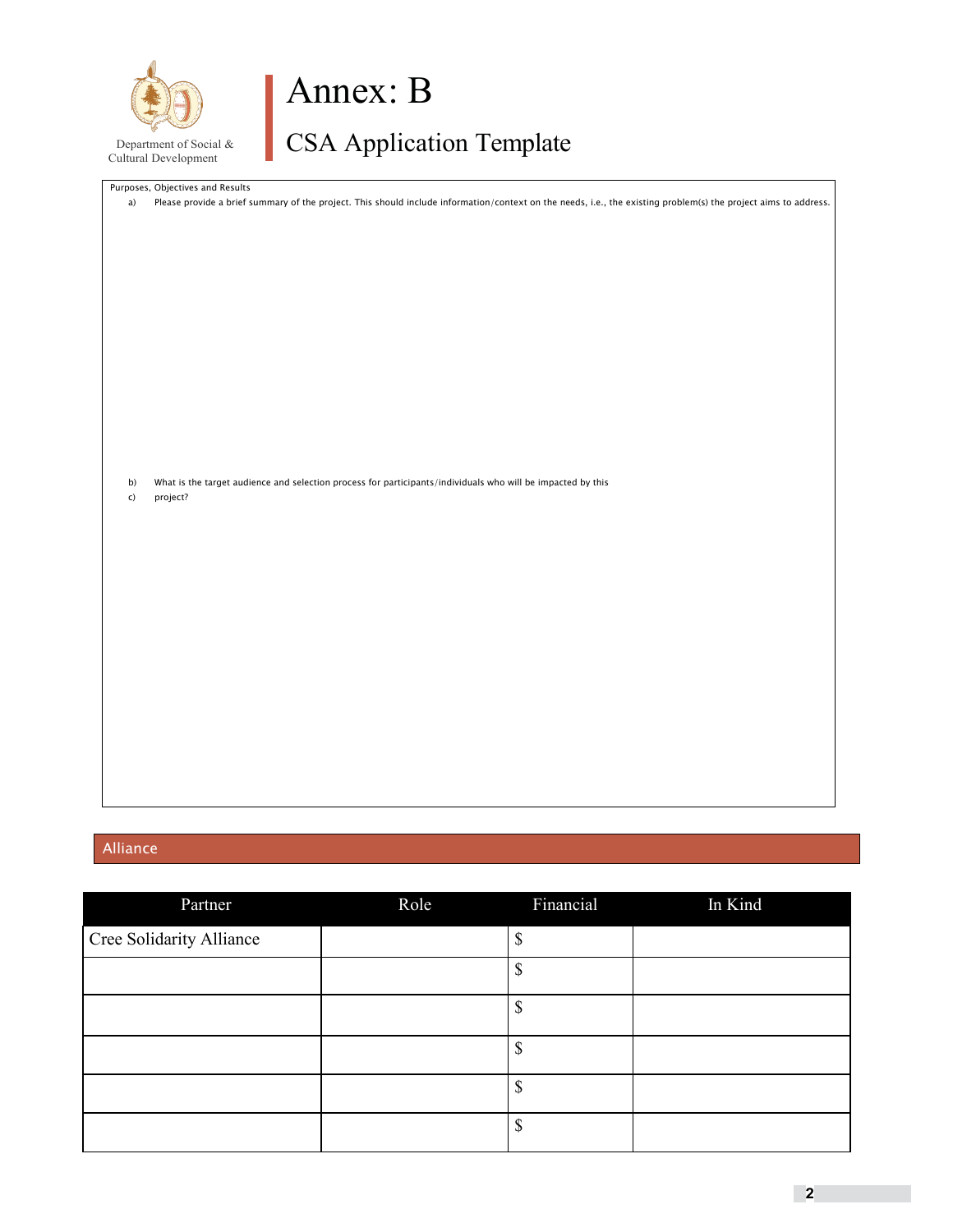

Department of Social & CSA Application Template

#### Timelines

| $\#$           | Key Activities | Date/Timeline |
|----------------|----------------|---------------|
| $\mathbf{1}$   |                |               |
| $\overline{2}$ |                |               |
| $\mathfrak{Z}$ |                |               |
| $\overline{4}$ |                |               |
| 5              |                |               |
| 6              |                |               |
| $\overline{7}$ |                |               |
| 8              |                |               |
| 9              |                |               |
| $10\,$         |                |               |

#### Monitoring & Reporting

How will you be keeping track of all project-related metrics, identifying potential problems and taking corrective actions necessary to ensure that the project is within scope, on budget and meets the specified deadlines. In short, how will you ensure the project is meeting objectives?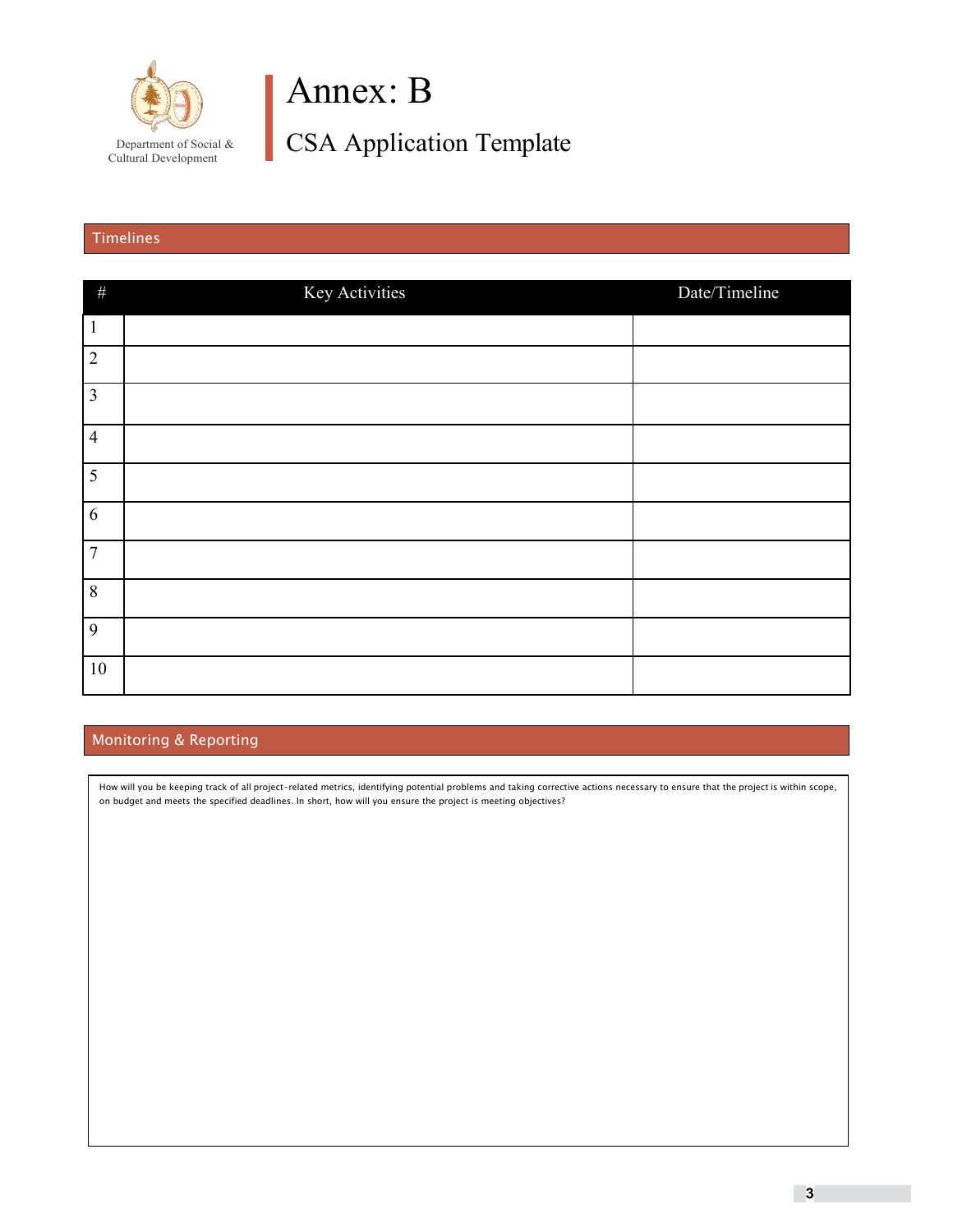

Department of Social & CSA Application Template

#### Budget Breakdown

| Part 1: Salaries            |                           |
|-----------------------------|---------------------------|
| Description of Expenses     | <b>Forecasted Amounts</b> |
| <b>Consultant Costs</b>     |                           |
| <b>Trainer Costs</b>        |                           |
| <b>Speaker Costs</b>        |                           |
| <b>Facilitator Costs</b>    |                           |
| Coordinator/Organizer Wages |                           |
| Allowance/Special Payments  |                           |
| Other                       |                           |
| Other                       |                           |

### Description of Expenses Forecasted Amounts: Travel mileage  $\boxed{\$}$ Hotels  $\sim$ Flights  $\boxed{\$}$  $\blacksquare$   $\blacksquare$ Incidentals  $\boxed{\$}$ Other  $\vert \mathcal{S} \vert$ Other  $\sim$ Part 2: Travel & Lodging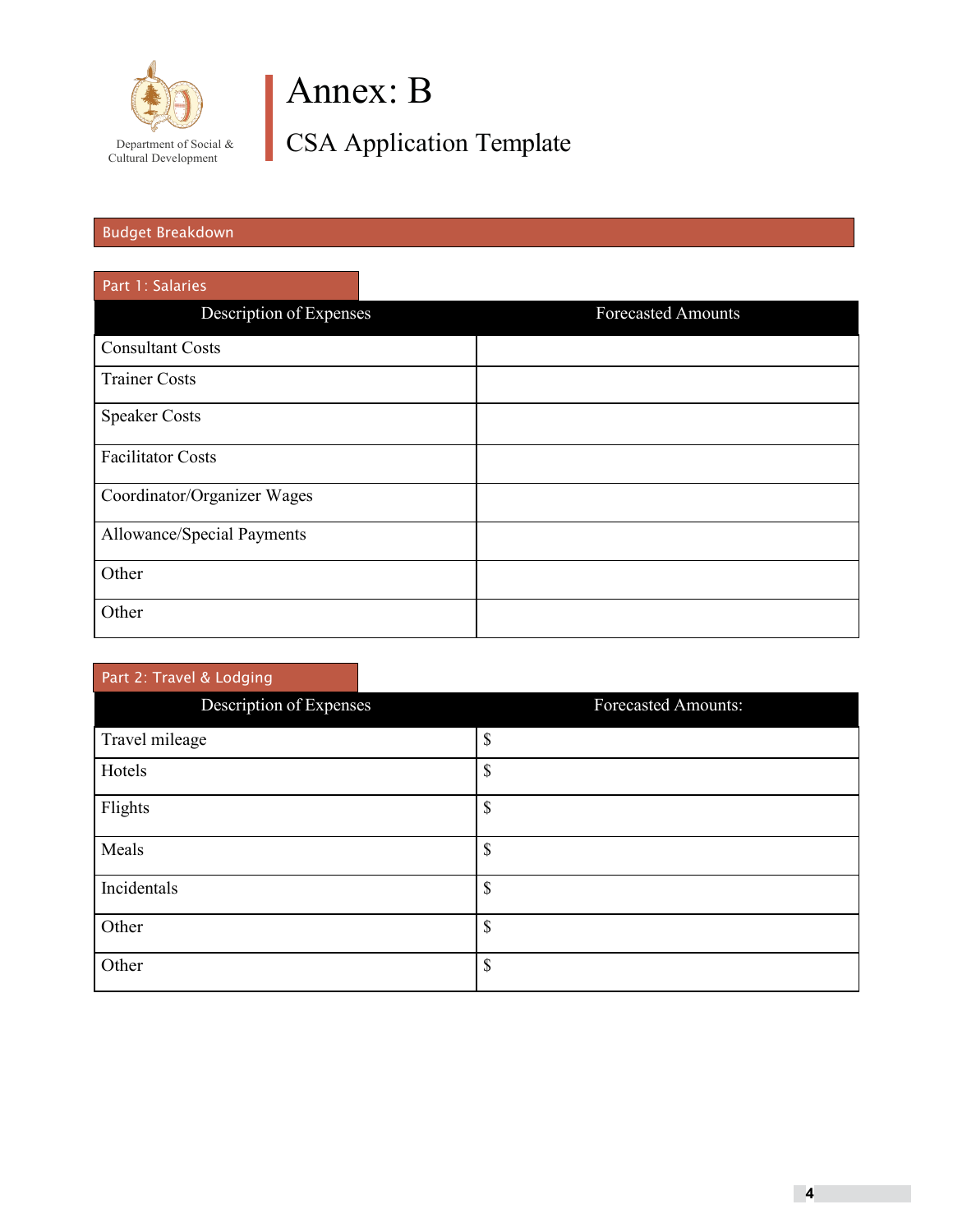

Department of Social & CSA Application Template

| Part 3. Material Resources           |                            |
|--------------------------------------|----------------------------|
| Description of Expenses              | <b>Forecasted Amounts:</b> |
| Material/Supplies for Administration | \$                         |
| Material/Supplies for Participants   | \$                         |
| <b>Promotional Materials</b>         | \$                         |
| Food                                 | \$                         |
| Other                                | \$                         |
| Other                                | \$                         |
| Other                                | \$                         |

| Part 4: Infrastructure Costs |                            |
|------------------------------|----------------------------|
| Description of Expenses      | <b>Forecasted Amounts:</b> |
| Facilities or structures     | ዕ<br>J                     |
| Utilities                    | \$                         |
| Landscaping                  | \$                         |
| Site development             | \$                         |
| Equipment                    | \$                         |
| Other                        | \$                         |
| Other                        | \$                         |